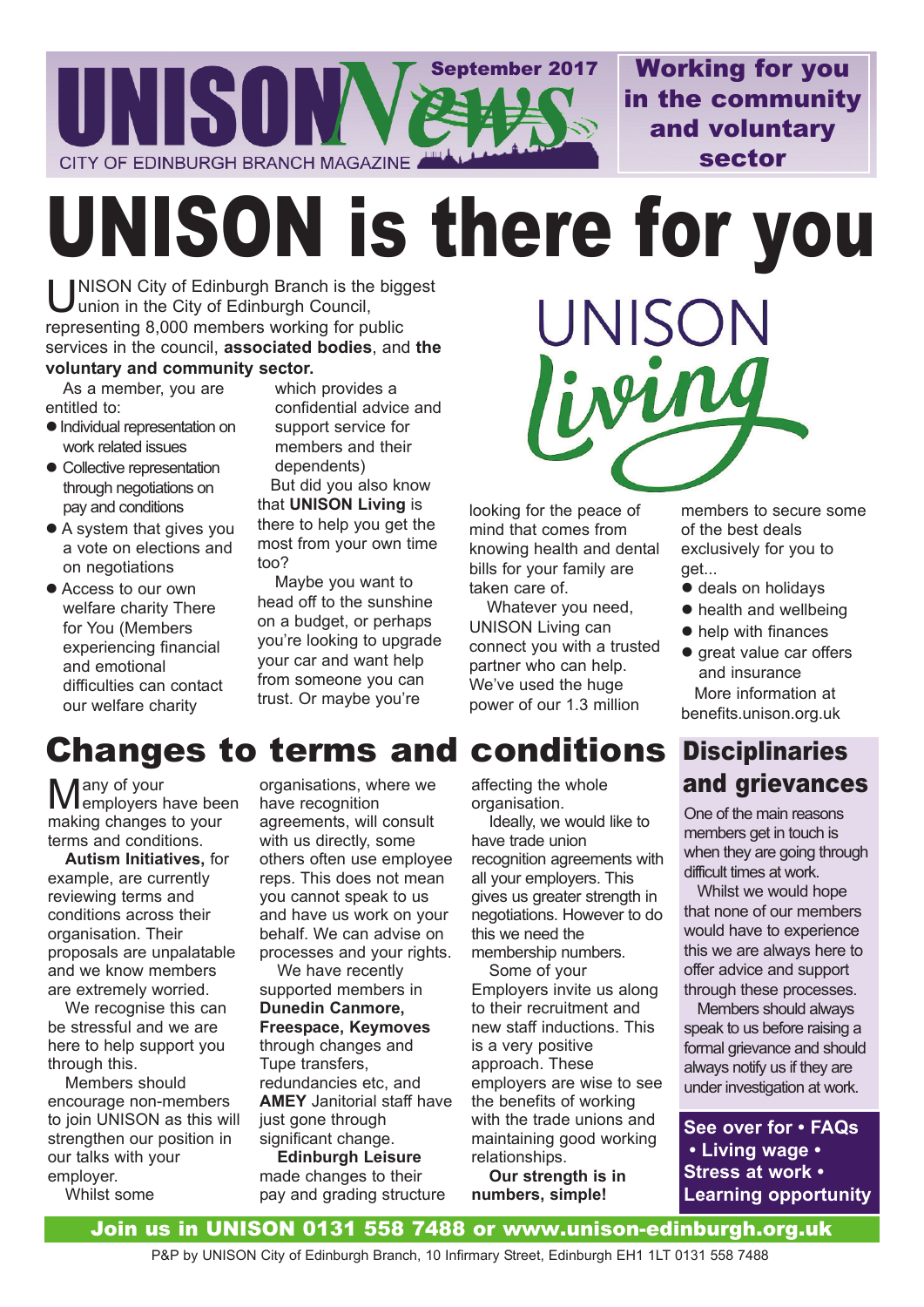# **UNISON VEHAS** Living wage and fair conditions

D id you know that new Social Care Rights were introduced from 1 October 2016 by the Scottish Government?

This included;

- The Scottish Living Wage of £8.25 (£8.45 from 1 May 2017)
- Fair working conditions
- An effective voice for staff when negotiating with your employer
- Secure working arrangements
- Opportunities to advance your career in social care.

All this should now be embedded in the revised funding of the organisation you work for and we need you to tell UNISON what's happening 'on the ground'.

In December last year,



the Scottish Government identified £100 million to enable the **increased rate of £8.45 per hour to be paid, from at least the 1st of May 2017**, to care workers supporting adults in care homes and care at home / housing support settings and should now

include, where it hasn't already, adult day care workers and personal assistants through arrangements made where care is provided.

In addition, the Government and COSLA issued a statement which says: "as minimum sleepovers are compliant

as per HMRC guidelines. "As stated before, this is

for a transitional period with the ambition being that all hours be paid at the rate of the Living Wage… We will continue to support partnerships and providers in reforming sleepovers and looking to sustainable models of care based on improving outcomes for individuals.

"As part of the resource for Living Wage £10m was identified for sleepovers."

Progress will be reviewed throughout the year.

If you work in social care and are not being paid the Living Wage – or if your terms and conditions have been altered as a result of receiving the Living Wage – then you need to let us know.

## Stress at work: Employers have duty of care

The Health and Saf<br>Executive's (HSE) he Health and Safety definition of stress is: "The reaction people have to excessive demands or pressures, arising when people try to cope with tasks, responsibilities or other types of pressure connected with their job, but find difficulty, strain or worry in doing so."

Stress is one of the biggest causes of health problems in the workplace.

It led to 11.7 million working days lost in 2015/16: an average of 23.9 working days lost for each individual affected, (LFS/HSE, 2016).

According to a recent

stress at work survey of UNISON members;

- 60% of employers have not spoken to their staff about stress at work;
- 87% feel that services sometimes suffer due to pressure put on staff at work;
- 67% feel that "excessive demands of the job" are the source of their stress at work.

UNISON recognises the growing impact of stress on the workplace and campaign to improve working conditions so that stress can be reduced, and to provide people with protection against unfair working practices.

Stress - including

anxiety and depression is becoming one of the primary causes for absence at work.

It needs to be understood, tackled, and managed in order to maintain healthy and safe working environments.

The lack of dialogue between employers and employees around the management of stress is concerning.

Financial pressures on many organisations, especially across the care sector have left staffing levels reduced and workloads increased, this is inevitably having a knock-on effect on our members health and

wellbeing. Your employer has duty of care towards you.

#### **Violence against staff**

In recent years violend<br>against public service n recent years violence workers has increased.

Worryingly, in the community and voluntary sector, whilst most employers encourage the reporting of violent incidents, there is a belief that some employers regard violence as 'part of the job'.

This is not acceptable; our members have a right to feel safe whilst they carry out their work.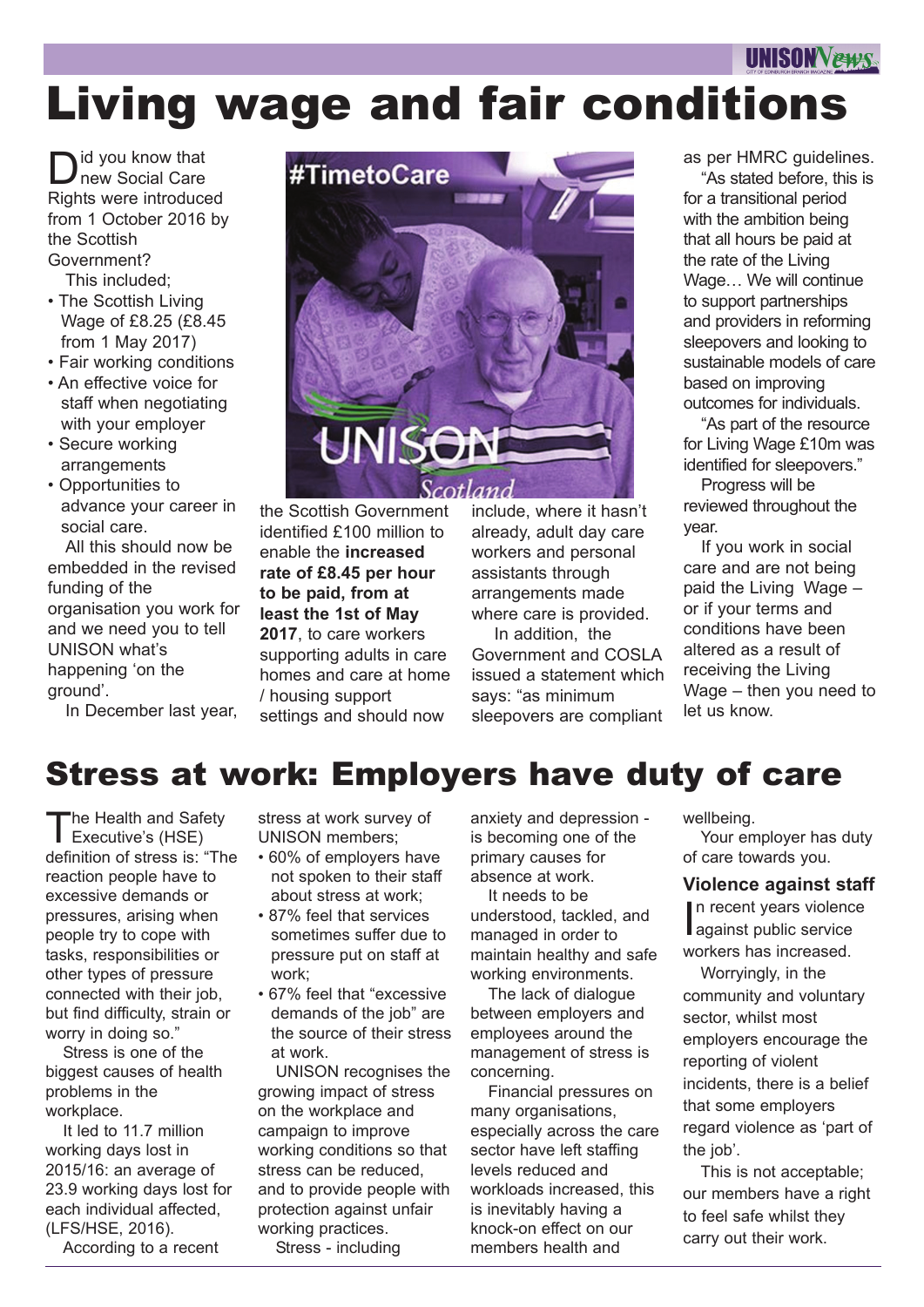# YOUR RIGHTS AT WORK Frequently asked questions

### **Should I have a contract?**

Employees are legally entitled to a contract – a written statement of the main terms and conditions of employment – within two calendar months of starting work.

Your contract should include details of things like pay, holidays and working hours.

### **What should I be paid?**

You should be paid at least the national minimum wage or national living wage (depending on your age) for the work that you do. This includes time spent caring for clients and travelling between appointments for care workers.

#### **Should I be paid for a sleepover?**

At the very least the work done must average out as at least the national minimum wage or national living wage.

### **Should I be paid whilst off sick?**

Employers have different agreements on sick pay and you would need to check your contract to find out your exact entitlement.

#### This can often be linked to length of service.

At the very least you will be entitled to statutory sick pay (SSP).

Employees and workers whose absence lasts four days or more and who meet the average earnings threshold may be eligible for SSP.

The lower earnings threshold is £113 per week at 2017/18 rates (as of 6th April 2017). The first three days of absence are unpaid.

#### **Can my employer change my job?**

If your employer wishes to change your role, then they would need to vary your employee contract. They can do this if there is a clause in your contract which allows them to do so.

They must discuss the changes with you and you must agree to the change.

If you don't agree then your employer can end the current contract and then re-engage you under a new contract. If this is the case you should always seek advice.

### **Your contacts**

This bulletin is from **Amanda Kerr**, the branch's organiser/caseworker for the voluntary and community sector. amanda.kerr@unison-edinburgh.org.uk

We currently also have shop stewards across the sector: Amey: Gary Lockhart SACRO: Joe Wilson, Malcolm Hill ELCAP: Martin Torley, Rab Bell Edinburgh Leisure : Douglas Mackay, Iain Petrie Edinburgh College convener of shop stewards committee: Kevin Dixon

#### **We are always looking for members to become more involved and there is lots of different ways you can!**

If you would like to join us in building our membership within our Community And Voluntary Sector please get in touch with us. Shop stewards are given full training and support. You may even wish to just be a point of contact for your union and help us to disseminate information?

**Branch Office: 0131 558 7488 UNISON Direct 0800 0 857 857** (Lines are open 6am-midnight Monday-Friday and 9am-4pm Saturday)

## Interested in learning?

As part of its extensive<br>Alearning and training learning and training programme, UNISON offers new members a choice of free one-day workshops to help you at work and in



**LETTRAS UNISON** 

everyday life.

When new members join they will receive a handbook setting out their entitlements. This will include a choice of one of the following free workshops to take place later in the year...

- · Welcome to UNISON
- · Facing change together
- · Your skills, your future
- · Making the most of the internet

To take advantage of this offer, contact

learningandorganising@uni son.co.uk.

This is in addition to the many learning and training opportunities already available to UNISON members including our award-winning Return to Learn programme as well as discounts on Open University courses and locally organised training tailored to your needs.

For information on Scotland's Learning and Organising programme see www.unison-scotland.org